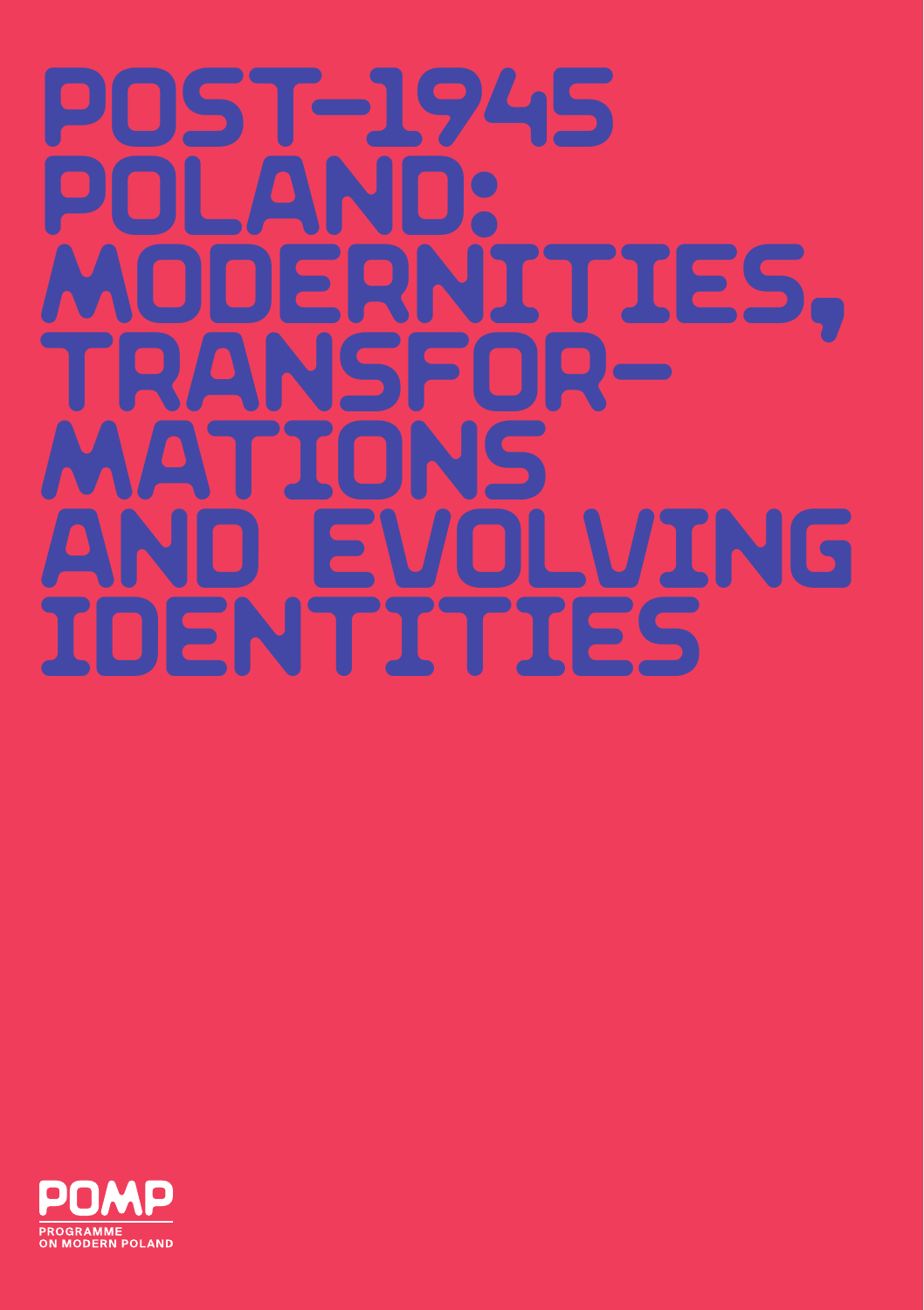### INTRO

It is with great pleasure that I would like to offer a warm welcome to all participants of the first graduate students' and early career scholars' conference organized by the Programme on Modern Poland in St Antony's College. From very beginning of our activities in 2013, we have aimed to establish POMP as a hub for research scholars who specialise in broadly defined Polish studies and represent diverse disciplines and international academic institutions. To that end, we organise conferences, seminar series, lectures and other events that promote academic discussions and intellectual exchange. This year we have decided to facilitate yet another form of academic cooperation, a forum for young scholars who would use this venue to present path-breaking research, benefit from the expertise and advice of senior academics, and build professional and personal networks. We very much hope that the success of this conference will help to advance and enhance participants' research projects, and we look forward to organising such events in the future.

Dr Mikołaj Kunicki, Director of Programme on Modern Poland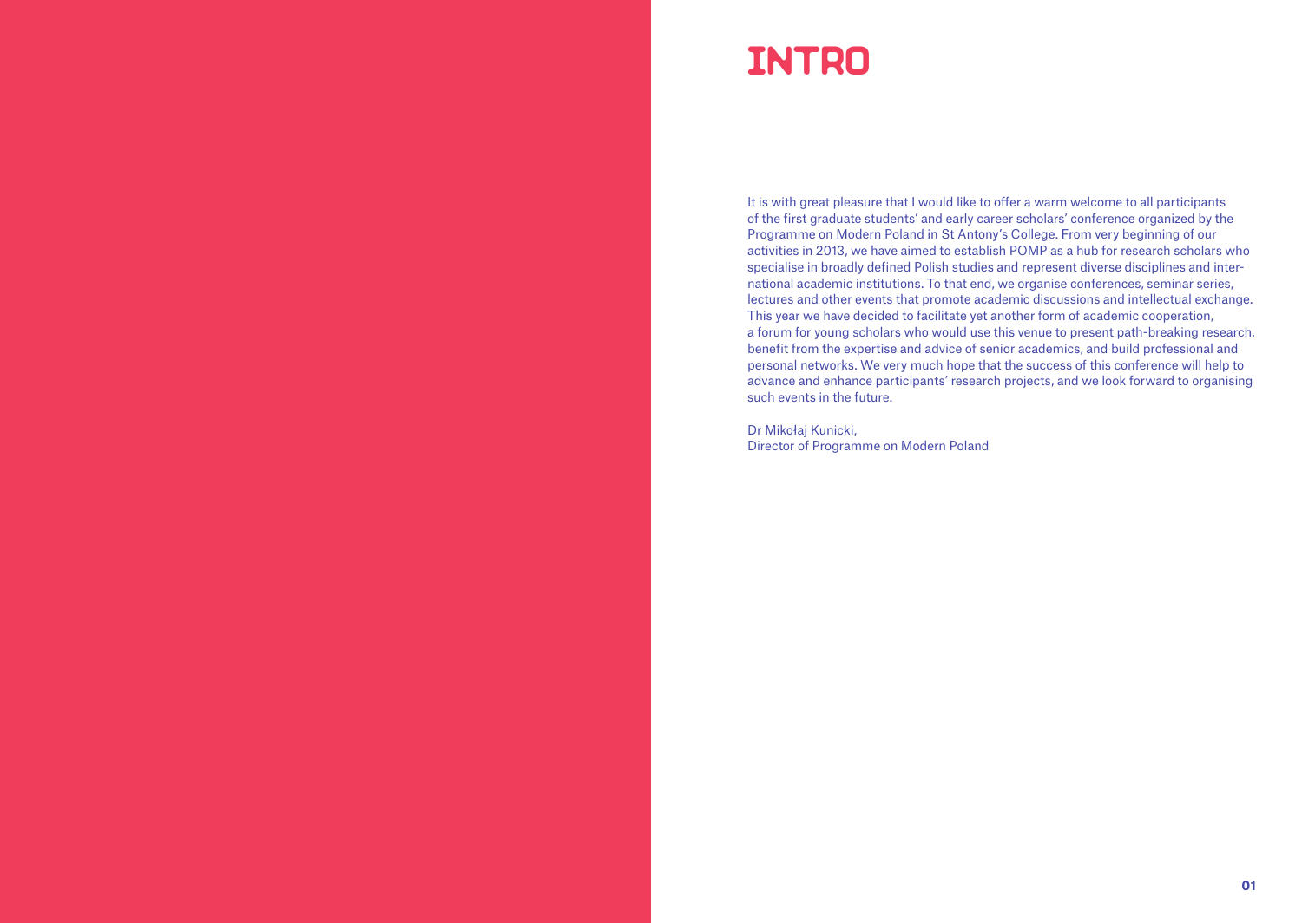## About Pomp

**ABOUT** The Conference

Program on Modern Poland (POMP) is an interdisciplinary research centre and a part of the European Studies Centre at St Antony's College. Founded in July 2013 by Dr Leszek Czarnecki's Getin Noble Bank and the Oxford Noble Foundation, the centre's main objective is to correct Western European bias in British academia and public sphere. Through academic exchanges, seminar series, lectures by invited key researchers in Polish Studies, conferences and academic publications, POMP nurtures the discussion on modern Poland in the academic circles and beyond. At POMP, we study Poland within the broader context of the region and the continent ambitiously seeking for a comparative, interdisciplinary and transnational perspective that would challenge the Cold War and post-Soviet approaches.

POMP is directed by Dr Mikołaj Kunicki, historian of 20th century Poland and Eastern Europe. Among the Programme's founders are leading Oxford academics

– Professors Timothy Garton Ash, Norman Davies, Jan Zielonka and Margaret MacMillan, who is Warden of St Antony's College.

Two years from the Programme launch, it has attracted a number of quality DPhil and fellowship applications from historians, sociologists, political scientists, anthropologists and culture scholars from around the world who seek to study Polish-related themes.

"Post-1945 Poland: Modernities, Transformations and Evolving Identities" is the students' graduate conference organised by the Programme on Modern Poland at the University of Oxford between 11–12 June 2015.

For two days, seventeen doctoral candidates and early career researchers from European and American universities will present their original research in Polish studies. Crafted around the notions of different visions of modernity, and socio-economic, political and cultural changes in post-1945 Poland, six thematic panels will provide the opportunity to cross disciplinary borders of humanities and social sciences.

The panels will examine the processes of reinventing local identities in the aftermath of the Second World War; transformation of political consciousness throughout the turning points of Poland's contemporary history; different systems of economic, social, and cultural exchange

during the Cold War and beyond; reflections on historical watersheds by the country's leading intellectuals. Finally, the last two panels will dissect the legacy of the post-1989 transformation of the Polish society.

Led by distinguished scholars in Polish Studies from major British universities, including Oxford, SSEES at UCL, and King's College London, the panels will provide a unique opportunity for exchanging ideas and experiences between students of different backgrounds and senior academics.

The extended versions of conference presentations will be featured in a series of working papers published in autumn 2015 under the auspices of POMP.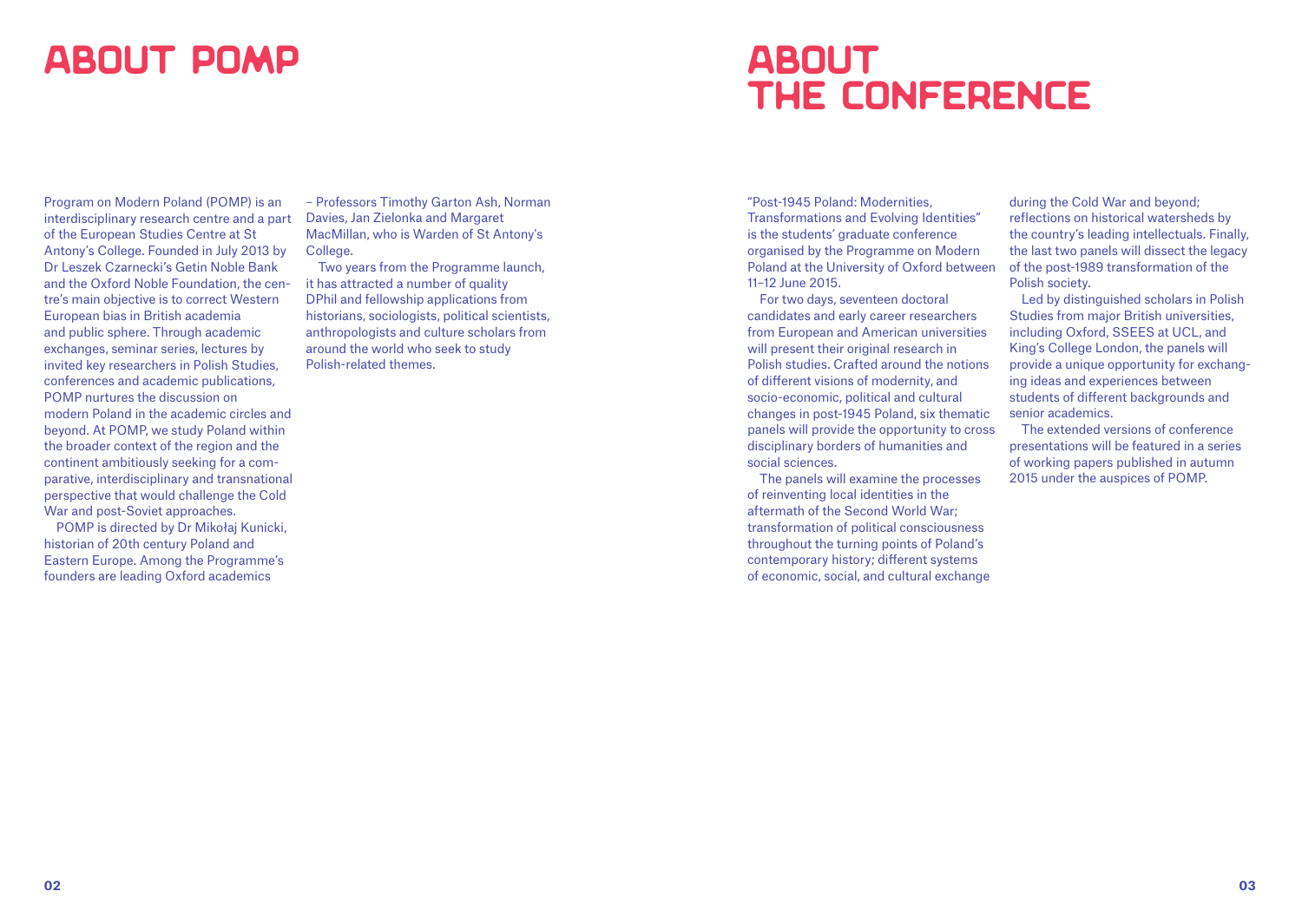## **PROGRAMME**

### **THU** 11/6

9.30–10.00 **Welcome tea and coffee**

10.00–11.30 **Panel 1 – Places and local identities** Chair: **Dr Robert Pyrah** (University of Oxford)

— *Becoming Lower Silesian. The Wrocław historians and identity in transformation (1945–1956).*  **Annabelle Chapman** (University of Oxford)

— *Exhibition as Archive. On Warsaw's post-war Imaginary.*  **Piotr J. Leśniak** (University of Edinburgh)

— *The triple re-invention of Wrocław in its exhibitions during the 20th century.* **Vasco Kretschmann** (Freie Universität Berlin)

11.45–13.15 **Panel 2 – Exchanges of goods and knowledge: East and West, North and South Chair: Prof. Paul Betts**  (University of Oxford)

— *Nuclear Energy in Poland and the Polish-Russian Relations (1955–2014).* **Falk Flade** (Centre for Interdisciplinary Polish Studies in Frankfurt/Oder)

— *"The truthful image of our present, as we would like to see it". Polish industrial exhibitions abroad between the 1940s and the 1970s.* 

**Katarzyna Jeżowska** (University of Oxford)

— *Between non-refundable aid and economic profits. Export of arms from the Polish People's Republic's to the Third World countries.* **Przemysław Gasztold-Seń** (Institute of National Remembrance and University of Warsaw)

13.15–14.15 **Lunch**

### 14.15–15.45 **Panel 3 – Evolution of political**

**identities in People's Poland** Chair: **Prof. Jan Kubik** (School of Slavonic & East European

*— The other political opposition. Kuroń, Modzelewski and the prehistory of 1964.* **Nguyen Vu Thuc Linh** (European University Institute)

Studies, University College London)

*— "Byliśmy, Jesteśmy, Będziemy". Jewish Life in Poland after 1968.* **Rachel Rothstein** (University of Florida)

— *The Party, Solidarity or both? Transformation of political identities in 1980–81.* **Jakub Szumski** 

(Polish Academy of Sciences)

15.45–16.15 **Coffee break**

16.15–17.45 **Panel 4 – Public intellectuals and thinkers** Chair: **Dr Mikołaj Kunicki** (University of Oxford)

*— Leszek Kołakowski as a religious thinker.* **Hubert Czyżewski (**University of Oxford)

*— Turning-points of 1956, 1968, 1980, 1989 in the works of Zygmunt Bauman.*  **Dr Dariusz Brzeziński** (Polish Academy of Sciences)

19.00 **Dinner**

### Fri 12/6

9.45–10.00 **Tea and coffee**

10.00–11.30 **Panel 5 – Transformation and the social changes** Chair: **Prof. Ann White**  (University College London)

— *What does the current demographic crisis tell us about post-communist Poland? Transformations of the social, the economic and the intimate.* **Anna Gromada** (Polish Academy of Sciences)

— *Studies on the dynamics of changes in the polish society through the past 25 years on the example of Polish Panel Survey POLPAN 1988–2013.* **Anna Baczko-Dombi** (Polish Academy of Sciences)

*— Corruption during transformations of polish society: survey data analysis of perceived changes and their determinants.* **Ilona Wysmułek** 

(Polish Academy of Sciences)

### 11.45–13.15

**Panel 6 – Projections of transformation and the post-1989 Poland** Chair: **Prof. Anna Reading**  (King's College London)

— *Modernisation of Polish identities in contemporary Polish playwriting: Demirski, Masłowska, Sikorska-Miszczuk and Wojcieszek.* **Natasha Oxley** (University of Oxford)

— *Language ideologies and gender in the modern Polish community in the UK.* **Kinga Kozminska** (University of Oxford)

— *"The ideology of gender presents a threat worse than Nazism and Communism combined". Polish Catholic discourse on gender equality in the face of social and cultural changes in Poland.* **Anna Jagielska** 

(European University Viadrina)

13.15–14.15 **Lunch**

14.15–15.00 **Closing remarks**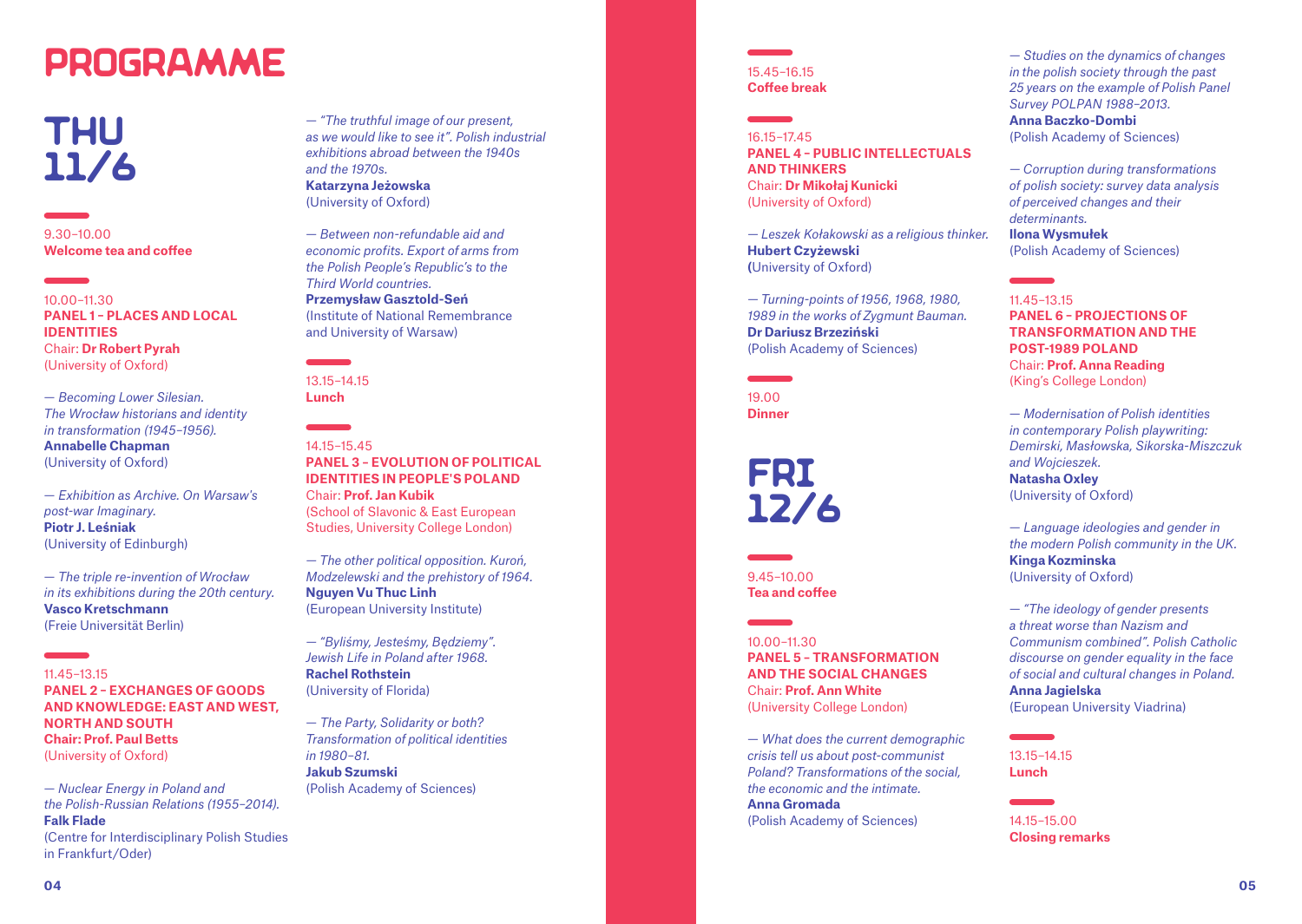### Senior Academic **BIOGRAPHIES**

#### **Professor Paul Betts**

Professor Paul Betts joined St Antony's College as Professor of Modern European History in October 2012. Before that he taught at the Sussex University (2000–2012) and the University of North Carolina at Charlotte (1996–1999). He received his BA from Haverford College (US) in 1985, and his PhD from the University of Chicago in 1995. He is the author of several books and numerous articles on 20th Century German history. His most recent book, "Within Walls: Private Life in the German Democratic Republic", was published by Oxford University Press in 2010, and received the Fraenkel Prize for Contemporary History from the Wiener Library. He is currently researching a book on comparative ideas of civilization in post-fascist Europe. He has also edited four essay collections. He was Joint Editor of "German History', 2003–2009, and is currently the Chair of the German History Society. He also serves on the Editorial Board for "Past & Present".

#### **Professor Jan Kubik**

Jan Kubik is Professor of Slavonic and East European Studies and Director of the UCL SSEES. Taught at Rutgers University, NJ, USA (1991–2014) and has lectured at several universities around the world. His earlier publications include: "The Power of Symbols against the Symbols of Power. The Rise of Solidarity and the Fall of State Socialism in Poland" and "Rebellious Civil Society: Popular Protest and Democratic Consolidation in Poland, 1989–1993" (with Grzegorz Ekiert). His recent work deals with the relationship between political science and cultural anthropology ("Anthropology and Political Science: a convergent approach", with Myron Aronoff, Berghahn Books, 2013); critical analysis of post-communist studies ("Postcommunism from Within. Social Justice, Mobilization, and Hegemony", co-edited with Amy Linch, NYU Press, 2013); and the politics of memory ("Twenty Years After Communism: The Politics of Memory and Commemoration", edited with Michael Bernhard, Oxford University Press, 2014). He received MA (sociology and philosophy) from the Jagiellonian University in Krakow, Poland and PhD. (anthropology, with distinction) from Columbia University.

#### **Dr Mikolaj Kunicki**

Mikołaj Kunicki joined St Antony's College as Senior Research Fellow in Polish Studies and Director of the Programme on Modern Poland in July 2013. Before coming to Oxford, he taught history at the University of Notre Dame (2006–2013) and the University of California at Berkeley (2005). He received his PhD in History from Stanford University in 2004 and holds MA degrees in History from the University of Warsaw, Central European University in Budapest, and the University of London. His book, "Between the Brown and the Red: Nationalism, Catholicism and Communism in Twentieth Century Poland", was published by Ohio University Press in 2012.

He is also the author of articles on  $20<sup>th</sup>$  century Polish history and cinema, published in "Contemporary European History", "European Review of History", "East European Politics and Societies", and "Transit". He is currently researching a book on national communism in Polish and East European cinema.

#### **Dr Robert Pyrah**

Robert Pyrah, University of Oxford, is a Member of the Faculty of History, a Research Fellow of Wolfson College, and Research Associate at the Faculty of Medieval and Modern Languages on the AHRC-funded project "Subcultures as integrative forces, East-Central Europe 1900–present". His research covers questions of national and cultural identity in post-Habsburg East-Central Europe. Publications include a monograph, "The Burgtheater and Austrian Identity" (2007), and the co-edited volume "Re-Contextualising East Central European History" (2010). He is preparing a book on aspects of the 20th Century cultural history of L'viv (Ukraine). He previously held a Senior Fellowship at the International Cultural Centre in Kraków, Poland.

#### **Professor Anna Reading**

Anna Reading is Professor of Cultural and Creative Industries and Head of the Department of Culture, Media and Creative Industries at Kings College, University of London. She is the author of "The Social Inheritance of the Holocaust: Gender, Culture and Memory; Communism, Capitalism and the Mass Media", with Colin Sparks, and "Polish Women, Solidarity and Feminism", Basingstoke: Macmillan. She co-edited with Joanne Garde Hansen "Save As... Digital Memories" (Palgrave) and with Jane Stokes "The Media in Britain: Current Debates and Developments", Basingstoke: Macmillan. Her new book "Cultural Memories of Non-violent Struggles: Powerful Times" has just been published by Palgrave. She also writes plays: her latest short piece "To My Dearest Daughter" imagines what feminism will be in ten years' time and is produced with Fuel Theatre.

#### **Professor Anne White**

Anne White was educated at Oxford University and the London School of Economics and Political Science. She taught English at the Adam Mickiewicz University, Poznań (1983-4) and Russian and East European Studies at the University of Bath (1987–2014) before joining University College London School of Slavonic and East European Studies as Professor of Polish Studies and Social and Political Science. Her research areas are social change in Central and Eastern Europe (beginning with a PhD about declining state control over leisure time in communist Poland, Hungary and the USSR) and migration, including migration theory. Her current project explores the impact of migration from Poland on Polish society. Her publications include "Polish Families and Migration since EU Accession" (Bristol: Policy Press 2011) and three other research monographs. She organises the Polish Migration Website http://www.ucl.ac.uk/ssees/ research/polish-migration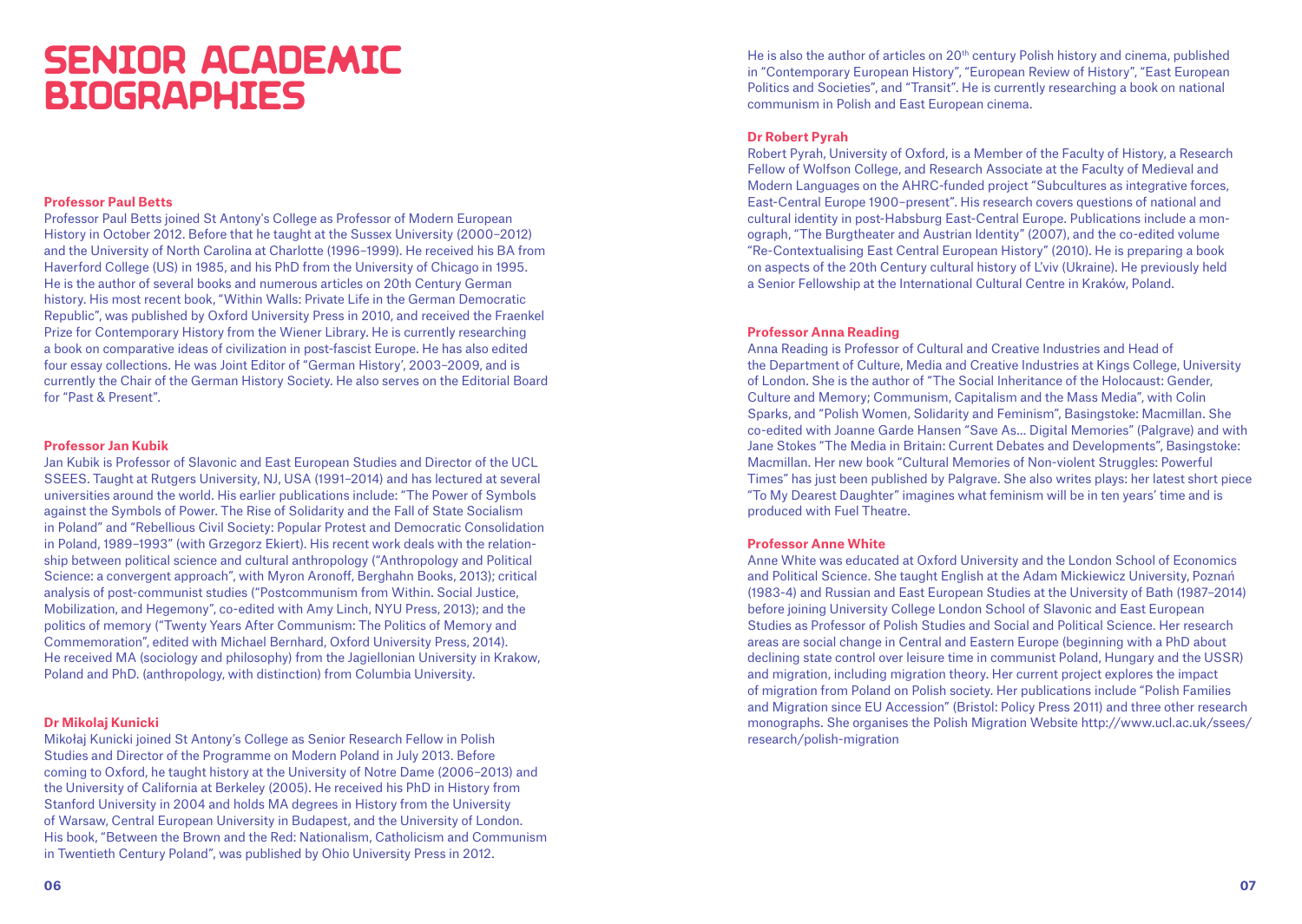### **ABSTRACTS** AND BIOGRAPHIES

#### **Becoming Lower Silesian: The Wrocław historians and identity in transformation (1945–1956)**

This paper looks at the emergence of a new Lower Silesian identity in Communist-era Wrocław, (formerly German Breslau) during the first decade after the region was incorporated into Poland in 1945, in the context of the political and cultural changes and border shifts of the time. As a case study, it takes the historians at Wrocław University's history faculty grouped around medievalist couple Ewa (1900–1972) and Karol Maleczyński (1897–1968) who moved to Wrocław from Lwów (today Lviv, Ukraine) in 1945, along with many other Poles from Poland's eastern borderlands that were incorporated into the Soviet Union. It examines how the Maleczyńskis and their colleagues re-established and re-invented Lower Silesian identity in the years coinciding with the rise of Marxist politics and historiography in Poland. The paper argues that, at the same time, the historians – none of whom were originally from the region themselves – were re-establishing and re-inventing their own identities. As the title indicates, the focus is on the process of "becoming" – to a greater or lesser extent – Lower Silesian, rather than reaching any specific end-product.

This paper examines three components of the new Lower Silesian identity promoted by the Maleczyńskis; its Marxist, Polish (national) and regional dimensions. The research, based on my DPhil thesis at Oxford University, looks at both the

historians' work and lives, including the relations between them. It uses a range of primary sources, including diaries, letters and memoirs (some of them unpublished), drawing on discourse analysis and biographical approaches. This innovative, interdisciplinary approach sheds light on the complex – and sometimes contradictory – discourses of Lower Silesian identity that were being produced by these historians in Wrocław after World War II. This, in turn, offers a fresh perspective on identities and notions of modernity in postwar Poland, particularly their regional dimension and the role of historians in producing them.

**Annabelle Chapman** *is a third-year DPhil student in Modern Languages at Oxford University, where she is a Senior Scholar at Hertford College. Her thesis is entitled "Becoming Lower Silesian: Ewa and Karol Maleczyński and their milieu of Wrocław historians (1945–1956)". She has an MSc in Russian and East European Studies and a BA in Politics, Philosophy and Economics, both from Oxford University.*

*— annabelle.chapman@hertford.ox.ac.uk*

#### **Exhibition as Archive: on Warsaw's post-war imaginary**

Warsaw's history is marked by spectrality and absence, focused either on what was destroyed, "not re-built" (nie-odbudowane), or "never-built" (niezaistniałe). In some accounts the city has been described as (continuously) remade by

"censors-researchers" operating on its past through silencing and exclusion — at once creating breaks (symbolic, physical or chronologic) and filling them in — and thus attempting to unify the image of the city. If "filling the gap" (scholars' typical agenda) is no longer desirable, could architectural imaginary (which thrives on omissions) contribute to presenting Warsaw's history in ways that give voice to its multiple, silent (and silenced) past(s)?

This paper follows on Jacques Derrida's thesis that a certain kind of silence, on scholar's part, is needed to study and write history; a silence that opens the "possibility of spectral response," on which history and culture are built. This possibility is characteristic of photographic and architectural archives (photographs and drawings of houses are among ghosts' favourite places of residence), and where one may choose to stop speaking (history) and "let [spectres] speak." This, however, requires an opening to a possibility that the archive itself, while carrying marks of material presence, is entirely spectral and imagined.

Drawing on such possibility, this paper discusses a proposal for an exhibition of Warsaw's (imaginary) archives. Designed for the Polish Architects' Association (SARP) exposition pavilion at Foksal Street (a locus of actual, politically-charged imagining of the city), the exhibition aims to unfold certain aspects of Polish (national) history through several chronologically distant, yet ideologically and spatially overlapping urban imaginaries of the Capital. This paper relates to the planning of the exhibition on two levels.

On one level, it relays one of these imaginaries — that of Warsaw in years 1944–56 — through a historical narrative concerned with several specific sites in the city. With the use of image and text, the World Heritage archive of damage surveys made by the city's Reconstruction Bureau (BOS) is put into a (spectral) conversation with a private archive of sculptor Karol Tchorek, the late author

of a series of memorial plaques marking Warsaw's sites of trauma, and of the bas-relief Mother with a Child in the MDM socialist-realist housing estate. Through situation in the SARP pavilion, the public and the private archive are then invited to 'speak' with the 'city-as-archive' itself. On another level, the paper is a locus for reflecting on the role of exhibition design in history research; an invitation to considering exhibition as a future-oriented, workable archive: a (necessarily) paradoxical object that operates "always and a priori against itself" — promising to keep things (secret), it generously gives them away.

**Piotr Leśniak** *graduated from the Warsaw University of Technology (BSc Arch 2006) and the University of Edinburgh (MArch 2009, MSc Res 2010). He has worked in architectural practice in Poland and the UK, as a studio critic and theory tutor at the University of Edinburgh, and as designer on several exhibition projects. He co-organised and chaired the symposium Plenitude and Emptiness on research by-design, and co- founded the architectural design research journal "Drawing On". He is currently working on his design-lead PhD thesis on architectural imaginaries of Warsaw, for which he holds the Principal's Career Development Scholarship from the University of Edinburgh. — p.lesniak@sms.ed.ac.uk*

#### **The triple reinvention of Wrocław in its 20th century exhibitions**

Breslau's cultural elites tried to present local history as an expression of a German stronghold in the eastern borderlands. Aware of Breslau's reputation as a backward German city, they radicalized the city's museums' interpretations of local history — especially after 1933 — as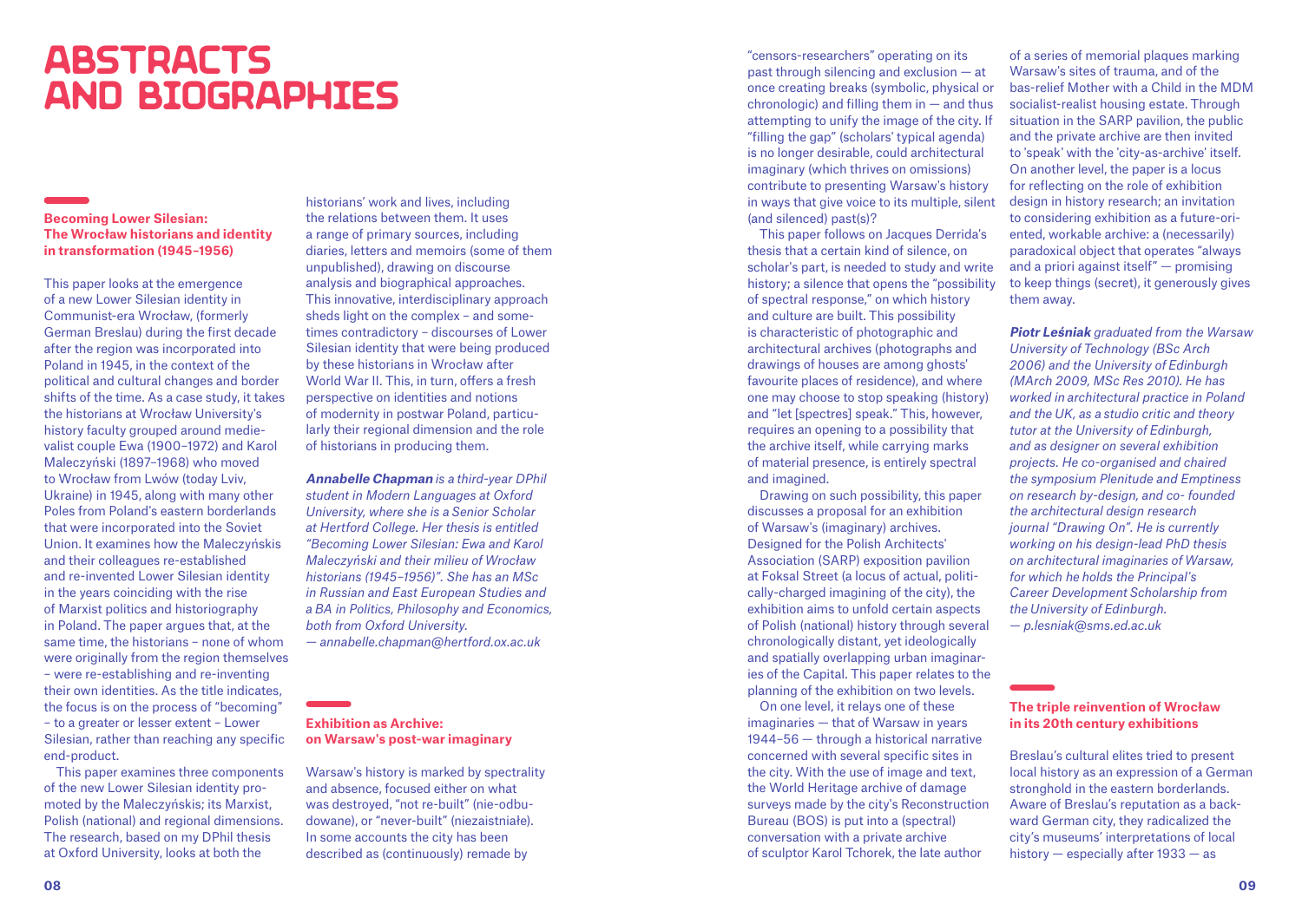a war-driven success story. The history of Breslau's large Jewish community was an integral part of the museum's exhibitions until 1933. After the city became Polish in 1945, the first museum exhibitions presented a selective picture of a traditional Polish city that had only been temporarily conquered by the Germans. Traces of German local history were marginalized or presented as a negative factor in the city's development.

In the Polish national perspective of the People's Republic, the city's history was a string of struggles against the Germans: its peak was Soviet "liberation" with the victory over Nazi Breslau and the "return" of the Western territories to the Polish motherland — annually commemorated in historical exhibitions. Traces of the strong German-Jewish as well as Polish-Jewish communities were omitted from local history exhibitions. But as early as 1984, Jewish history became the first chapter of the city's pre-war German history shown in exhibitions. Since 1989, a gradual process has begun to portray an entangled Polish-German-Jewish history of cultural pluralism by promoting the image of a modern, European city.

**Vasco Kretschmann** *(born 1985 in Aachen) studied History and Political Science in Berlin and Warsaw (2006– 2009) and completed a Master of Arts in Public History at Freie Universität Berlin in 2012. In his PhD project he investigates how the museums of German and Polish Wrocław (Breslau) exhibited local history between 1900 and 2010. His study uses a multi-dimensional method to empirically analyse historical culture. His fields of interest are German-Polish and European historical cultures and exhibition projects. Since April 2013 he has been a graduate member of the selection committee for the Association for Student Exchange in Central and Eastern Europe (GFPS e.V.). — v.kretschmann@fu-berlin.de*

#### **Nuclear Energy in Poland and the Polish-Russian Relations (1955–2014)**

In November 2009, the Polish Council of Ministers accepted the strategy paper "Polityka Energetyczna Polski do 2030 roku". For the first time an official document fixed a date for the commissioning of a nuclear power plant in Poland. Although the initially planned commissioning for the year 2020 has been frequently postponed, nuclear energy is of importance in political and public debates. Besides ecological and efficiency aspects, the main argument favouring nuclear energy is supply security. Polish policy makers hope for a reduction of the high dependency on energy imports from Russia. This dependency is considered as a potential limitation to Poland's political scope of action.

The relation with Russia takes centre-stage not only in current Polish (nuclear) energy politics. The Soviet Union was a central protagonist since the beginning of the scientific usage of nuclear energy in Poland in 1955, too. However, this relationship was anything but onesided, as one might expect. Polish experts participated in scientific work at the international nuclear physics research centre in Dubna. Construction workers from Poland took part in the erection of several nuclear power plants in the Soviet Union. At the same time, the Chernobyl disaster had a direct impact on the construction stop of the Żarnowiec nuclear power plant in 1990. These plain facts show the importance of the "Russian factor" for Polish nuclear policy. Therefore, the aim of the paper is to examine the long-term development of the Polish nuclear energy sector against the backdrop of Polish-Soviet and Polish-Russian relations.

**Falk Flade***, Master's degree in Slavonic studies, East European history and economics in Greifswald and Lublin* 

*(2002–2009). Internship at the International Youth Meeting Center in Oświęcim/Auschwitz. Internship in the Polish parliament. Freelancer in the project Online-Archiv "Zwangsarbeit 1939-1945" . Since 2012 PhD student at the Center for Interdisciplinary Polish Studies in Frankfurt/Oder. — falk.flade@googlemail.com*

#### **"The truthful image of our present, as we we would like to see it" – Polish industrial exhibitions abroad between the 1940s and the 1970s**

"Our exhibition design depicts the truthful image of our present, as we we would like to see it. To a great extent it is an image of our longings, a sample of our possibilities." This quote from an article by Jerzy Hryniewiecki published in an inaugural issue of "Projekt" magazine in 1956 disclose the contradictory objectives of design exhibitions – in aiming to present the country, they drift towards a speculation of what it could be.

My research examines international exhibitions that featured models and prototypes, as well as photographic representations of things, ranging from furniture, glass, porcelain and textiles to domestic appliances and vehicles. However, commodities designed in Poland and exported abroad are not the main concern of my thesis. Instead, it focuses on the evolving relation between objects and spaces that have been used to construct an image of the Polish People's Republic abroad. It prompts the main question: How did that Imagined Poland look like?

The archival material does not provide a simple answer. In contrary, its diversity and wide range makes categorization of the exhibitions even more difficult. In the period of three decades between the mid 1940s and the mid 1970s, Poland took part in a few hundred industrial

presentations abroad. This included periodical exhibitions such as Milan Triennale and few Expos, annual trade fairs, temporary showcases of applied art and thematic presentations shown as a part of bigger celebratory schemes. For the organisational purposes, the events were divided into two categories: commercial and propaganda exhibition. However, the distinction between those two types is now hardly noticeable.

This paper analyses the 1<sup>st</sup> exhibition of the Polish Light Industry held in Moscow between August and September 1949. Although it was not the first post-war presentations of Polish industry abroad, it seems to be one of the most complex examples, where the contextual information about the country was combined with the commercial display. Worker was at the centre of the exhibition narrative, which was supposed to address contemporary issues of the political discourse, and his life, work and wellbeing were determined by big politics. Through exploring the exhibition narrative and the process of its production in a context of economical, cultural and political histories of Poland and Europe, this paper aims to introduce the multidisciplinary phenomena of industrial exhibitions.

**Katarzyna Jeżowska** *is a DPhil.* 

*Candidate in History at the St Antony's College, University of Oxford, where she researches Polish presence at the international trade fairs and exhibitions showcasing design and applied art throughout the 20th century. Holder of the Oxford Noble Foundation grant and 2-year AHRC scholarship starting from October 2015. She also works as an Associate Lecturer at the University of the Arts, London.*

- *katarzyna.jezowska@sant.ox.ac.uk*
- *www.kasiajezowska.com*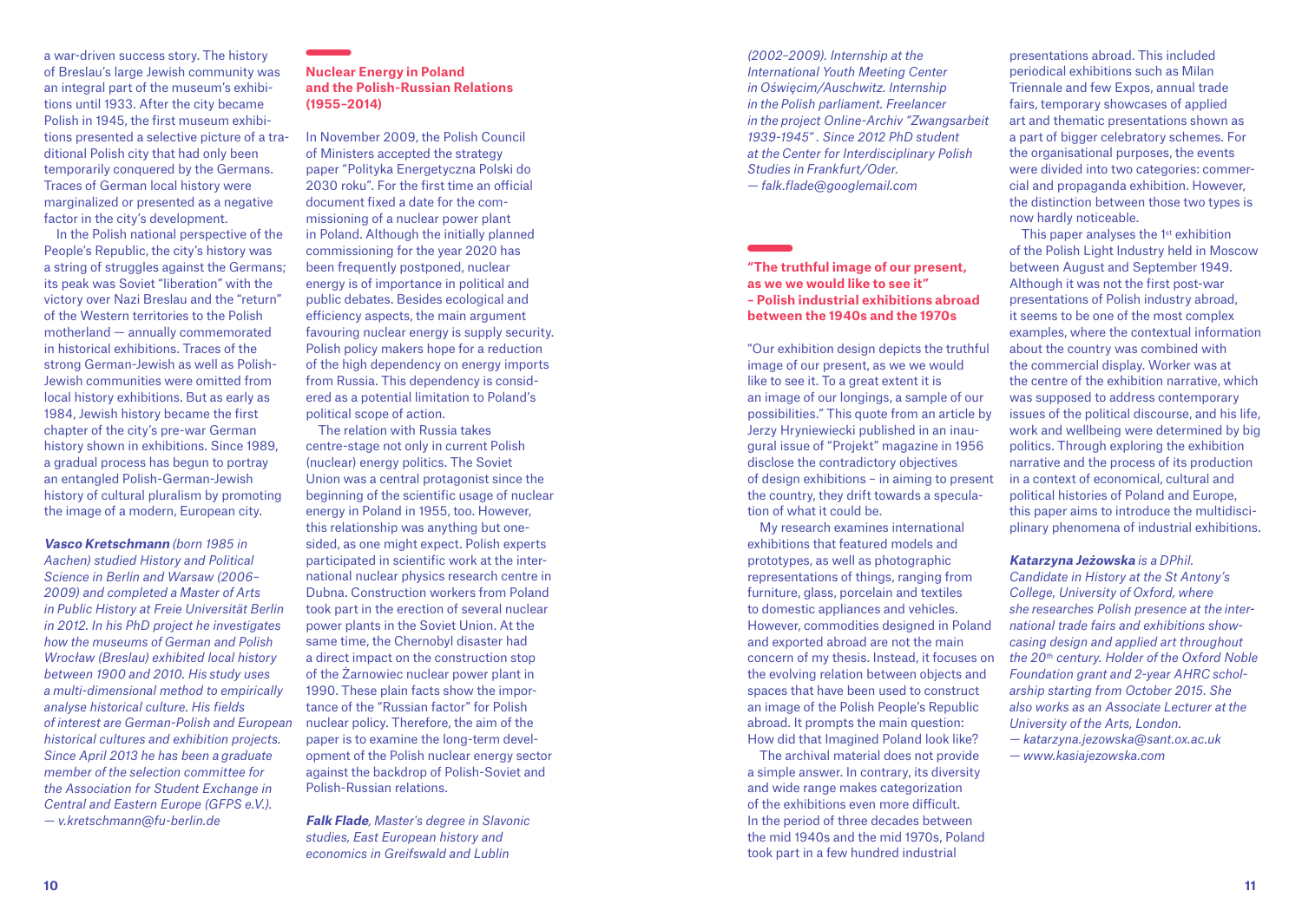#### **Between non-refundable aid and economic profits. Export of arms from the Polish People's Republic's to the Third World countries.**

During the early 60s, 70s and 80s Communist Poland was actively developing its diplomatic relations with the Third World countries. The officials from the Polish United Workers' Party tried to use of the geopolitical situation by sending doctors, teachers, and many other specialists as contract workers to the Third World countries. Arms export was one of the major ground of the Polish relations with these states.

The Central Engineering Board was a state run company operating from 1956, and was responsible for exporting of the Polish weapons. Poland was a very important supplier for the many Third World states, such as Libya, Iraq, Egypt, Syria, or India. Polish tanks, armoured vehicles, grenades, rifles and other military equipment were worth each year hundreds of millions US dollars. The Polish authorities offered also to train foreign military troops in special hidden bases, like in the early sixties, when soldiers from Togo, Angola and Algeria were trained by the Polish pilots. The profits from the arms export were even more important *Zjednoczenie Patriotyczne 'Grunwald'*  in the eighties, when the Communist economy was increasingly weakening and desperately needed foreign currencies. Moreover, Poles preferred to sell rockets to Libya in the first place than to GDR. The reason was simple: Qaddafi was paying in US dollars, while Honecker in transfer roubles.

Poland did not only sell arms to the Third World countries, but also use weapons transfers as a part of foreign policy. Some agreements were seen as "Communist assistance" and were paid by the Poles, while others were simply based on general trade agreements and contracts. Polish weapons as "internationalist help" was delivered to Syria after Yom Kippur War,

to Angola in seventies, and to Nicaragua in the eighties.

In my paper, I will describe the Polish arms export to the Third World countries. I will present internal and external circumstances of Polish involvement in the weapons transfers. Based on thedeclassified documents from the Archives of the Polish Ministry of Foreign Affairs, PUWP, the Ministry of Foreign Trade, the Ministry of Defence (Central Engineering Board files), and based on the Communist Intelligence and Counterintelligence files from the Institute of National Remembrance, I will address the question which reasons were the most important in Polish Arms Export to the Third World countries.

**Przemysław Gasztold-Seń***, PhD student at the Faculty of Journalism and Political Science at Warsaw University, he works in Public Education Office of the Institute of National Remembrance in Warsaw. He is currently conducting research on factions within the Polish United Workers' Party, on relations between Communist Poland and the Middle East/Maghreb and African countries and ties between the Soviet Bloc and international terrorism during the Cold War. He has already published "Koncesjonowany nacjonalizm. 1980–1990" (2012) (2013 – "Polityka" weekly Historical Award (for debut); 2013 – nomination for Kazimierz Moczarski Prize). He is the co-author (with M. Trentin, J. Adamec) "Syria During the Cold War: The East European Connection", St Andrews Papers on Contemporary Syria, Lynne Rienner Publishers, 2014. — psg249@wp.pl*

**The other political opposition: Kuroń, Modzelewski and the prehistory of 1964**

1956 marked one of the biggest changes in political discourse in Polish post-1945 history. With Khrushchev's Secret Speech, Gomułka's rise to power and the promise of de-Stalinization, the year 1956 unleashed new hopes and critical political energies among the left-wing youth before Gomułka's rule took a disappointing turn. In this volatile context, popular youth journals such as "Po Prostu" played an important role in creating and spreading the critical discourse that was later identified as revisionist.

Despite the crushing of Polish revisionism in 1957, its discourse exerted a profound impact on Jacek Kuroń (1934–2004) and Karol Modzelewski (1937–) who later became key activists engaged in the political opposition. By activating a sense of social emergency, revisionism and its suppression has shaped their political identity both on an explicit cognitive as well as on an implicit affective level. This is particularly clear with regard to the famous "Open Letter to the Party" written by Kuroń and Modzelewski in 1964. Its sharp critique of the communist party echoes the spirit of 1956, landing both of them in prison for more than three years.

The guiding hypothesis of my presentation is that Polish revisionism was important not only in strictly political terms, but also with regard to fluctuating left-wing identities. The year 1956 marked a change on a macro- as well as on a micro-level, leading to the consolidation of ideas, values and forms of emotional attachment that later became crucial for the emotional habitus characteristic of Kuroń's closest political environment. Here, evolving identities are understood in affective terms (being shaped, e.g., by disappointment and anger) and not simply in terms of ideals or values. The seemingly

irrational political habitus of young activists and the role of emotions have played a crucial role in the crystallization and resilience of radical commitments even in the face of state repression.

In the final part of my presentation, this historical reconstruction will be linked to post-1989 Polish political discourse. While being admired and contested icons of the political opposition and its social sensitivity, Kuroń and Modzelewski's left-wing ideals have become difficult to maintain in contemporary Polish society. In the midst of the post-1989 redistribution of class positions and the changing mosaic of social identities in Poland, the left-wing roots of Solidarność remain relatively unknown and marginalized. In this context, understanding the role of emotions in shaping political identities and friendships that formed the basis for political mobilisation reveals a hitherto under-researched aspect of the origins of Solidarność.

**Nguyen Vu Thuc Linh** *is a PhD candidate in the Department of History and Civilization at the European University Institute (EUI) in Florence, Italy. Prior to Linh's arrival in Florence, she obtained her master's degree in the Cultural Analysis programme at the University of Amsterdam and her bachelor's degree in Art History at the same university. Linh is a founding member of the Critical Theory Working Group at the EUI. — linh.nguyen@EUI.eu*

#### **"Byliśmy, Jesteśmy, Będziemy": Jewish Life in Poland after 1968**

The World Jewish Congress reported in 1968: The remnants of Polish Jewry are being mercilessly purged by the communist rulers of Poland… Their existence as a community is being finally and forcibly brought to an end. While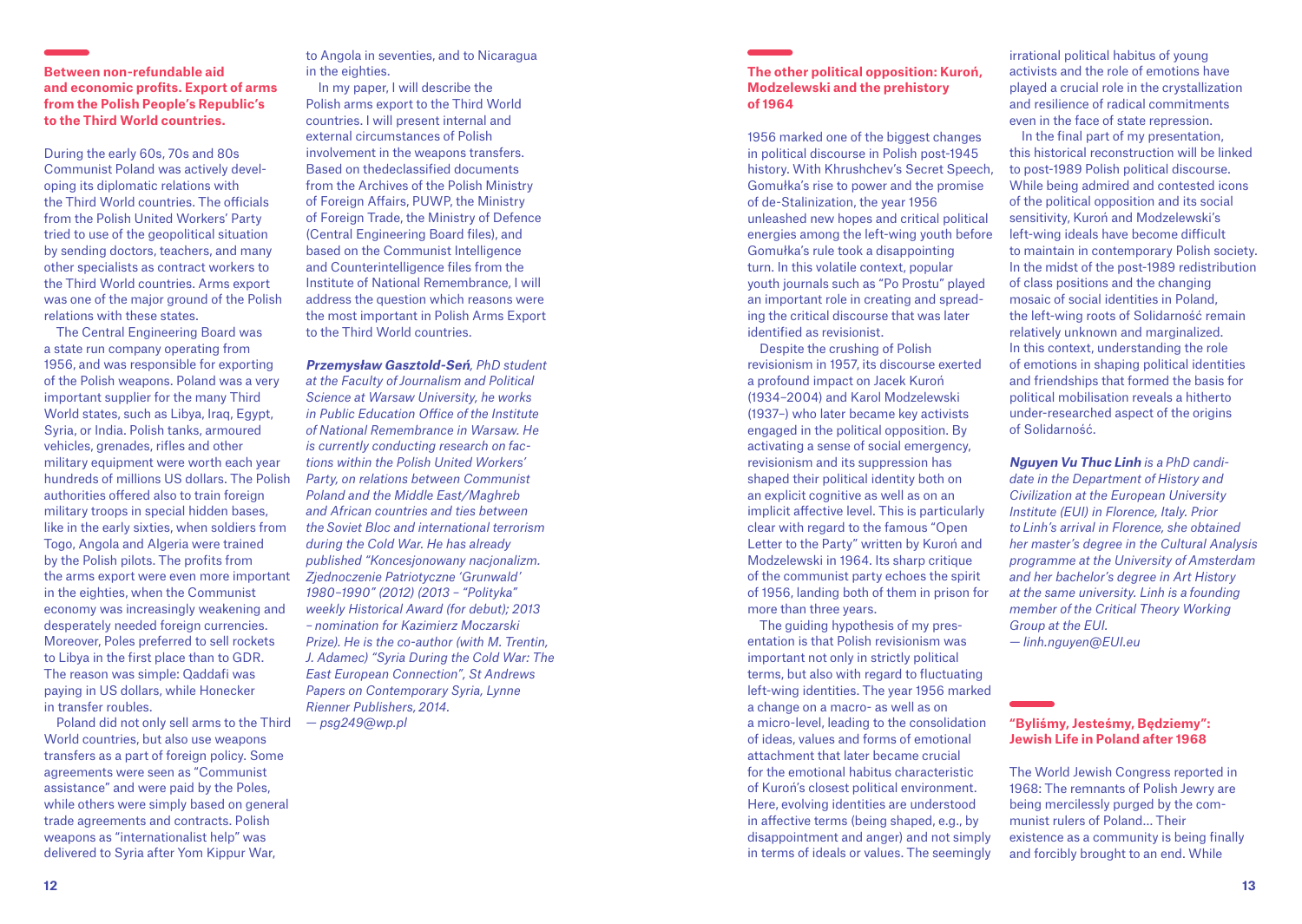the 1968 anti-Zionist campaign waged by the Polish government significantly reduced the Jewish population, it did not abolish Jewish life in Poland. Upwards of 20,000 Jews fled the country, but in their wake, a new Polish Jewishnessconsisting of cultural, religious, and educational initiatives emerged. Scholars of Jewish history often write that this period was one of almost total darkness, in which only a few aging Jews remained in Poland. There was, according to this narrative, little in the way of organized Jewish life. My paper adds new dimensions of understanding to this period by showing that Jewish life in Poland continued. As one leader proclaimed in 1971: "We existed, we exist, and we will exist (Byliśmy, Jesteśmy, Będziemy)."

The remaining Polish Jewishness – both in terms of those who remained somehow connected to Jewish life in its multiple forms, as well as the remnants of Jewish property and culture – held a powerful symbolic significance that helped ensure the continuation of Jewish life, ironically, even as the government continued its brutal anti-Zionist campaign. While government leaders struggled to determine their policies towards the remaining Jewishness in the wake of the campaign, they were unable to ignore their perception that western Jews yielded enormous amounts of power and influence, and thus their approach to the remaining Polish Jews should be analysed within the context of the Cold War. These perceptions – grounded in antisemitic notions of Jewish power and international conspiracy – exerted enough political power to prevent a total suppression of Polish Jewishness. Thus, the anti-Zionist campaign incited a massive emigration of Jews from Poland, while also stimulating the emergence of a new, post-1968 Polish Jewishness heavily influenced by American Jewishness.

**Rachel Rothstein** *is a doctoral candidate in the Department of History at the University of Florida, where she is writing a dissertation entitled, "A Relationship of Equals? Polish and American Jews and the Creation of a New Polish Jewishness since 1968." Her work has been supported by a number of institutions, including the Polish-U.S. Fulbright Commission, the YIVO Institute for Jewish Research, and the Woodrow Wilson International Center for Scholars. Most recently, she won the Polish American Historical Association's (PAHA) Graduate Student Research Paper Award. — rachroth1229@ufl.edu*

#### **The Party, Solidarity or both? Transformation of political identities in 1980–81.**

Polish United Workers' Party (PUWP) and Solidarity trade union are traditionally seen as opposing forces in the "Polish Crisis" of 1980-1981. On the basic level such perspective is correct: both sides had different interests, sets of values and political goals. In the end Solidarity was destroyed and outlawed and its leaders were imprisoned; PUWP managed to survive until 1990. Although when we dig deeper into various source materials and personal accounts this black and white picture is getting complicated.

At the 9th Party Congress in July 1981 more than 20% of the delegates belonged at the same time to Solidarity. Few months later in September the union's 1st National Congress took place. Again: about 10% of participants were in the communist party. It's hard to quantitatively determine this overlap, scholars estimate it as far as million people.

I argue that due to the rise of Solidarity and choices that had to be made regarding its existence, we can witness the transformation of political identities within communist Poland. Its core lied in the premise

of dual (party and Solidarity) membership. For a large amount of politically active people old positions of either (for various reasons) joining the party or opposing it became obsolete. They were accepting state socialism and geopolitical situation but pushed for democratic reforms and seen Solidarity as a permanent element of the system.

I would like to elaborate on it basing on three cases of people who worked both in the party and Solidarity. I called their attitudes: the mediator, the radical and the orthodox. The mediator is Stefan Bratkowski, head of Polish Journalists Association who against all odds tried to negotiate between two conflicted sides. The radical is Zbigniew Iwanów, leader of the horizontalist movement in PUWP. They both failed and were expelled from the party. The position I called the orthodox is represented by Zofia Grzyb who joined Solidarity in 1980, but later abandoned it to become the first female member of the communist Politburo.

**Jakub Szumski***, PhD candidate at the Institute of History, Polish Academy of Sciences in Warsaw, University of Warsaw graduate. His scholarly interests include Polish social and political history, especially inner relations within the communist party, international migrations and intelligence studies. 2015 Polish Historical Debut of The Year Award winner, published articles in volumes and academic journals in Poland. — kuba-szumski@wp.pl*

#### **Leszek Kołakowski as a religious thinker**

The intellectual heritage of Leszek Kołakowski (1927–2009), one of the foremost thinkers of the twentieth century, is largely neglected by historical scholarship. As a young radical, he believed that Marxism held the answers to many

of the conflicts and violence of his time. Quickly disillusioned, he turned to the history of ideas, working on early modern theological debates that cleared the path to the rise of modern science and secularism.

As a political émigré, he settled down in All Souls College, Oxford and made his name in the international intellectual community with the seminal "Main Currents of Marxism". His essays on politics and ethics were instrumental in the development of the anti-Communist opposition all over Central Europe and in developing democratic institutions after 1989. His last years were spent working on the philosophy of religion, examining many of the most fundamental questions of the humanities, and contemplating the answers to these questions given by the greatest minds of different times.

This paper will present Leszek Kołakowski as a religious thinker. Even though he was most famous for work on Marxism and modern democracy, religious issues lied at the heart of his philosophy from the very beginning, and always remained the most important point of reference in all his other works. It will outline how Kołakowski's approach to religion changed from a radical Stalinist atheist of the 1950s to a Christian apologist of the 1990s and 2000s who saw religion as the only way to make sense of life. It will focus on few crucial turning-points, which marked his transition into a religious thinker.

#### **Hubert Czyżewski** *is a first-year*

*DPhil candidate in Intellectual History at St Antony's College, University of Oxford. His thesis investigates religious thought of a Polish philosopher Leszek Kołakowski. He is funded by the Oxford Noble Foundation grant. He holds a BA and an MA in History from King's College London and is an editor at "Kultura Liberalna". — hubert.czyzewski@sant.ox.ac.uk*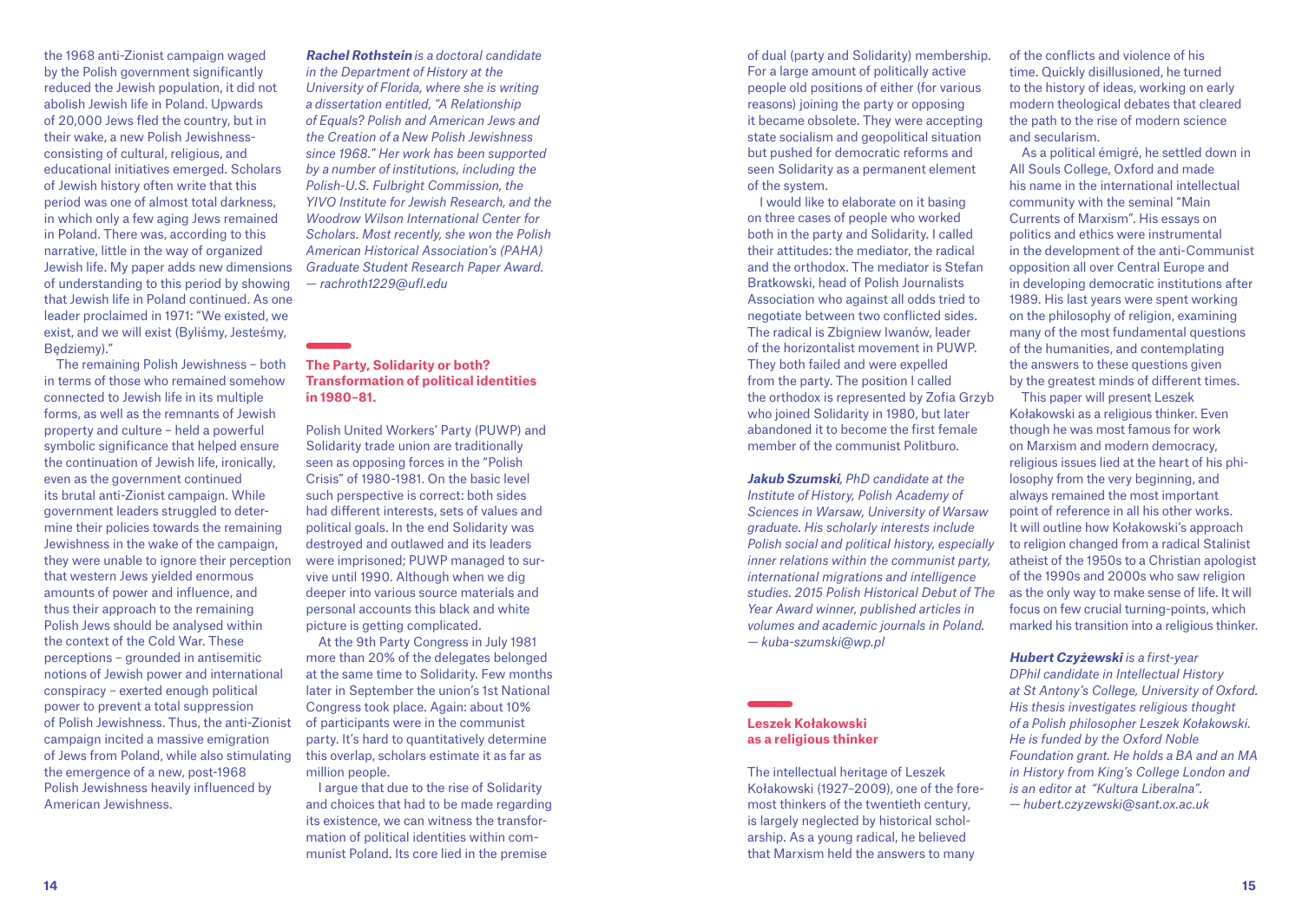#### **The Turning-points of 1956, 1968, 1980, 1989 in the works of Zygmunt Bauman**

Zygmunt Bauman is one of the most renowned social theorists. His carer spans over sixty years. He is the author of seventy books, two hundred articles and numerous essays. He is best known for his analysis of postmodernity and liquid modernity, which he has developed over the last twenty five years. Before 1989, however, his main area of interest was the condition and future of the socialist societies.

His work addressed the transformations that were taking place in post-war Poland as well. In my paper I focus on his interpretation on the events of 1956, 1968, 1980 and 1989. His analyses are of great importance as they reflect a view of an intellectual who – despite a number of obstacles – believed in the necessity of building a socialist utopia. After 1956 Bauman became a very active Polish revisionist and wrote extensively on the revival of Marxism-Leninism. In the following years he was one of the most important critics of the Party, which resulted in his dismissal from the University of Warsaw during the 1968 Polish political crisis. The events that followed were evaluated by him from abroad. In 1980 he analysed the rise of Solidarity thinking that it marked a positive step towards "the maturation of socialism". Finally, as the events of 1989 took place, he interpreted them as "the most fitting finale for the twentieth century, bound to be recorded in history as the age of revolutions.

In my paper I present Bauman's view on the turning points of the Polish post-war history as well as offer a critical analysis of these. Some of Bauman's writings discussed in my paper were published in Polish only. The English-speaking readers may be unfamiliar with them.

#### **Dr Dariusz Brzeziński** *– assistant*

*professor at the Institute of Philosophy and Sociology of the Polish Academy of Sciences. He received a PhD.in Sociology from Jagiellonian University in Cracow in 2014. He completed an MA in Cultural Studies (2008) and MA in Sociology (2006) at the Jagiellonian University and an MA in European Studies (2007) at the University of Exeter. His research focuses on contemporary social thought, sociology of culture and theory of culture. He published several articles and a book: "Utopian Thought in the Social Thought of Zygmunt Bauman" (2015). Since 2014 he has been carrying out a research project funded by the National Science Centre in Poland: "Zygmunt Bauman's Work in the Context of Contemporary Cultural Theory." —diariusz@autograf.pl*

#### **What does the current demographic crisis tell us about post-communist Poland? Transformations of the social, the economic and the intimate**

Not only did the year 1989 mark the systemic transformation in Polish history but it also inaugurated unprecedented fertility fall well below replacement levels. The following demographic shift has profoundly influenced the country from the labour market down to the level of nuclear and ever shrinking family. Since the early 2000s, fertility rates around 1.3 child per woman has put Poland at the forefront of lowest-low fertility turning the country into only-child society much faster than even China's one-child policy.

The rapid fall of fertility has reorganised Poland's social life at all levels. At the state-level, it has made the future of the welfare state, especially the payas-you-go pension system uncertain. At the economic level, it has changed the labour market structure, especially

the dependency ratio, i.e. proportion of working to non-working population. At the family-level, low fertility has reorganized family ties. Touching on ethical issues, such as rights and obligations towards dependent family members, it has begun to question existing gender roles and practices of intergenerational care. At the personal level, falling fertility has been linked to the issues of well-being and self-fulfilment as Poles still declare a desired fertility of more than two (2.26) children and, for a large part of the society, becoming a parent lies at the intersection of personal needs linked to affective gratification, social expectations and socioeconomic constraints. In the long run, the dynamics is likely to generate a growing number of people with few, if any, family ties, with profound consequences for Poland's public and private life.

Poland's demographics offers a unique case study of continuity and change with forces pushing towards Western model of modernity with rising consumption, increasingly service-oriented economy, rapidly growing GDP and improving gender equality. At the same time, Poland is still classified as a conservative country with work, tax systems and welfare state arrangements tailored to the Beckerian family model; high religiosity; low levels of pre-school education enrolment linked to the fact that 80% of Poland's municipalities lack any form of organised childcare for children below the age of three; and Esping-Andersen's incomplete gender equilibrium, characterised by high incompatibility of public and private sphere institutions. However, as will be demonstrated, Polish conservatism should be problematised as it shows rapid change in time, diversity in space and substantial inconsistency across different spheres of life.

The paper explores the demographic transition of Polish society since 1988. Using data of Polish Panel Survey POLPAN, Central Statistical Office, European Social Survey and European

Value Survey, the paper empirically tests to what extent main theories of fertility have explanatory power in the case of Poland, in order to trace the origin of the demographic transition and its consequences for the development of the country.

**Anna Gromada** *– sociologist, econo-mist, co-founder of the Kalecki Foundation, PhD candidate at the Polish Academy of Sciences (PAN) and young researcher in the Research Group on Comparative Analysis of Social Inequality at IFiS PAN. Anna obtained an MA in International Development from Sciences Po Paris, BA in Sociology and Politics from the University of Cambridge and BA in International Economics from the Warsaw School of Economics (SGH). Anna has collaborated with public administration of Poland, the Organization for Economic Co-operation and Development (OECD), Thomson Reuters and the Foundation For European Progressive Studies.*

*— anna.gromada@sciencespo.fr*

#### **Studies on the dynamics of changes in the Polish society through the past 25 years on the example of Polish Panel Survey POLPAN 1988–2013**

In the past 25 years Poland underwent a transformation from "old" to "new" elements in the social structure, including differences in living standards, labour emigration on a massive scale, changes in patterns of professional and family life with clear implications for social inequalities. Among studies intending to describe those changes and their role in different aspects of life, special attention should be paid for panel surveys that base on collecting repeated measures from the same sample at different points in time. This approach allows to gather information about respondents throughout their life course. As a result, it provides details on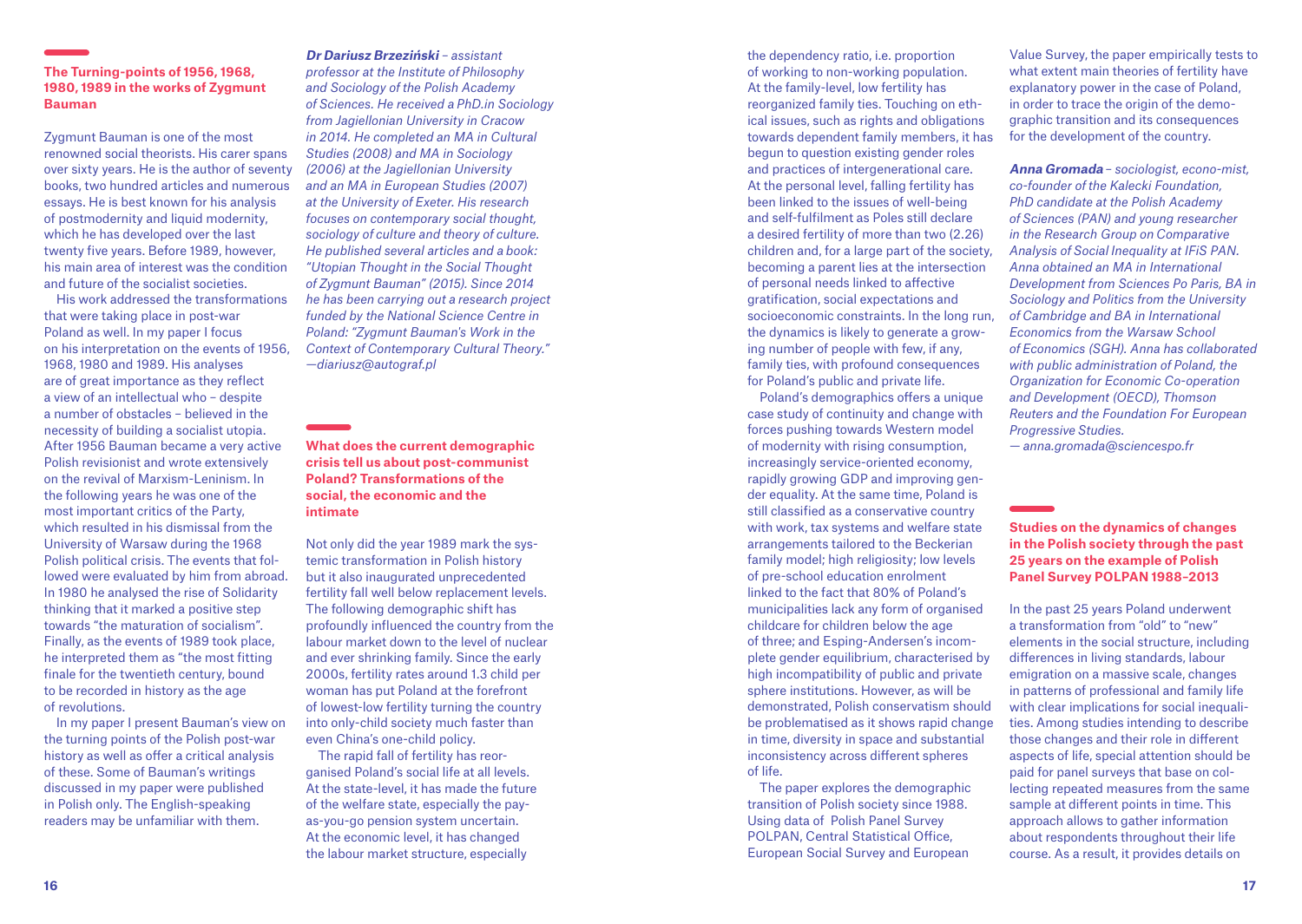the nature of changes and the dynamics of behaviour of respondents over a long time scale (e.g. Lavrakas 2008, Lynn 2009, *Sociology, Polish Academy of Sciences,*  Menard 2002).

Polish Panel Survey POLPAN 1988–2013 is a unique program of panel surveys that has been carried out since 1988 in 5-year intervals; it focuses on describing social structure and its change during the last 25 years in Poland in various aspect: social structure; changes in class structure; occupation careers, social mobility; differences in the standard of living; the process of adaptation to a market economy; the impact of the location in social structure on political attitudes and behaviour; perception of social conflicts; winners, losers, and the European integration; health issues; emigration. In POLPAN crucial importance for the analysis of social structure are the parameters illustrating the direction of the country's socio-economic evolution. Last edition of the study, due to the decision to rejuvenate the panel and the initiation of a new panel cohort, necessarily involved the need of redefinition and reconstruction of a way of thinking about research tools used in last waves.

Conducting such a specific study over such a long period of time in turbulent reality leads to many methodological challenges. In all waves of the study the POLPAN team faced a number of dilemmas, of which the most difficult was how to combine adjustment tools to previous waves with maximum comparability, with construction tools that would reflect contemporary issues, contemporary social structure or even changes of the language (whether some questions posed during the communist era will be understood and have not changed their meaning until now?). Those difficulties were resolved under the objective of maximal uniformity of tools. In this paper I intend to describe selected challenges and their solutions worked out by the POLPAN team.

**Anna Baczko-Dombi***, Researcher at the Institute of Philosophy and member of CONSIRT (Research Group on Comparative Analysis of Social Inequality). Member of POLPAN (Polish Panel Survey) team. Lecturer and PhD candidate at the Institute of Sociology of the University of Warsaw (forthcoming PhD thesis about social context of perception of mathematics in the intertemporal choice perspective). Her major interests include: social consequences of individual decisions, rational choice paradigm, sociology of education, social inequality, and local communities. In cooperation with the Institute of Sociology and other research institutions she has completed numerous projects concerning the sphere of education, local issues, nongovernmental organizations and labour market.*

**Corruption during transformations of Polish Society. Survey data analysis of perceived changes and their determinants**

*— anna.baczko@gmail.com*

Is current government effective in fighting corruption? Has it ever been? The shifting subjective evaluation of corruption level and effectiveness of government in decreasing corruption are the indicators of social and political changes in the society. In this presentation I focus on the relationship of public opinion towards the level of corruption and the perceived influence of government in reducing it in Poland.

Although corruption is the problem of all European countries, regardless their economic development (Kaufmann 2005), the high level of perceived political and administrative corruption have been often understood as the distinctive disease of the countries "in transition" (Gong, 2002; Smith et al 2010). Poland,

as the largest Central-Eastern European country which has gone through the number of political, social, and economic changes is a particularly interesting case for analysis.

Previous studies have shown that corruption perception has a tremendous impact on political trust and in some instances to social trust as well (Blind, 2006). It mirrors the fairness and truthfulness of representatives that citizens have (directly or indirectly) democratically chosen, and thus have an impact on voting behaviour (Słomczynski, Shabat, 2011). There is also an opinion that the perception of corruption could have even more devastating effects than corruption itself, while it may generate a "culture of distrust" towards some institutions (Melgar, Rossi and Smith, 2010). However, corruption does not influence every citizen equally. Its perception also varies among respondents.

In my presentation I will concentrate on three issues. First, I plan to present the prospective and retrospective evaluations of corruption level in Poland in the eyes of Polish citizens. Second, I will present the dynamics of change in evaluation of the government in fighting corruption. Third, I will present the analysis of the evaluation of the current government effectiveness in fighting corruption, answering the questions what determines the perception of corruption in Poland now?

My analysis are mainly based on the Polish Panel Survey POLPAN 1988–2013, which offers the unique information on the opinion of Poles since the days of the People's Republic of Poland through the transformation period and up to the present. The panel format of the data, with same respondents asked every five years the same questions, offers the new angle in the analysis of corruption and enriches the understanding of changes that Poland has gone through.

**Ilona Wysmułek** *is a Research Assistant in the Polish Academy of Sciences working in the Research Group on Comparative Analysis of Social Inequality (CASIN, IFiS PAN). She is also a PhD candidate at the Polish Academy of Sciences, writing her dissertation on public-sector corruption in Europe. Since 2013 she has been involved in the Polish Panel Survey project (POLPAN, polpan.org) and working in the collaborative project of The Ohio State University and Polish Academy of Sciences on democratic values and protest behaviour, using large survey data sets (dataharmonization.org). She received her Master's Degree in Sociology at the Polish Academy of Science (Poland) and Lancaster University (Great Britain), as well as Master's Degree in Philology at the National University of Ostroh Academy (Ukraine). — ilona.wysmulek@gmail.com*

#### **Modernisation of Polish identities in contemporary Polish playwriting: Demirski, Masłowska, Sikorska-Miszczuk and Wojcieszek**

With the fall of the Berlin wall in 1989, Polish playwrights were released from the stranglehold of communist censorship. After an initial trend for restaging classics came a wave of British, German and international plays in translation. "In-your-face" writers such as Kane and Ravenhill seemed to speak to Polish society. Following Poland's entry to the EU in 2004, a surge of initiatives sprang up to encourage new Polish playwriting. Many festivals and competitions stipulated that entries had to respond to contemporary Polish realities. A surge of new writing ensued, and several playwrights established themselves. Within the broader theme of engagement with social issues, specific commonalities of concerns became apparent, all of which tied in with Polish national identity.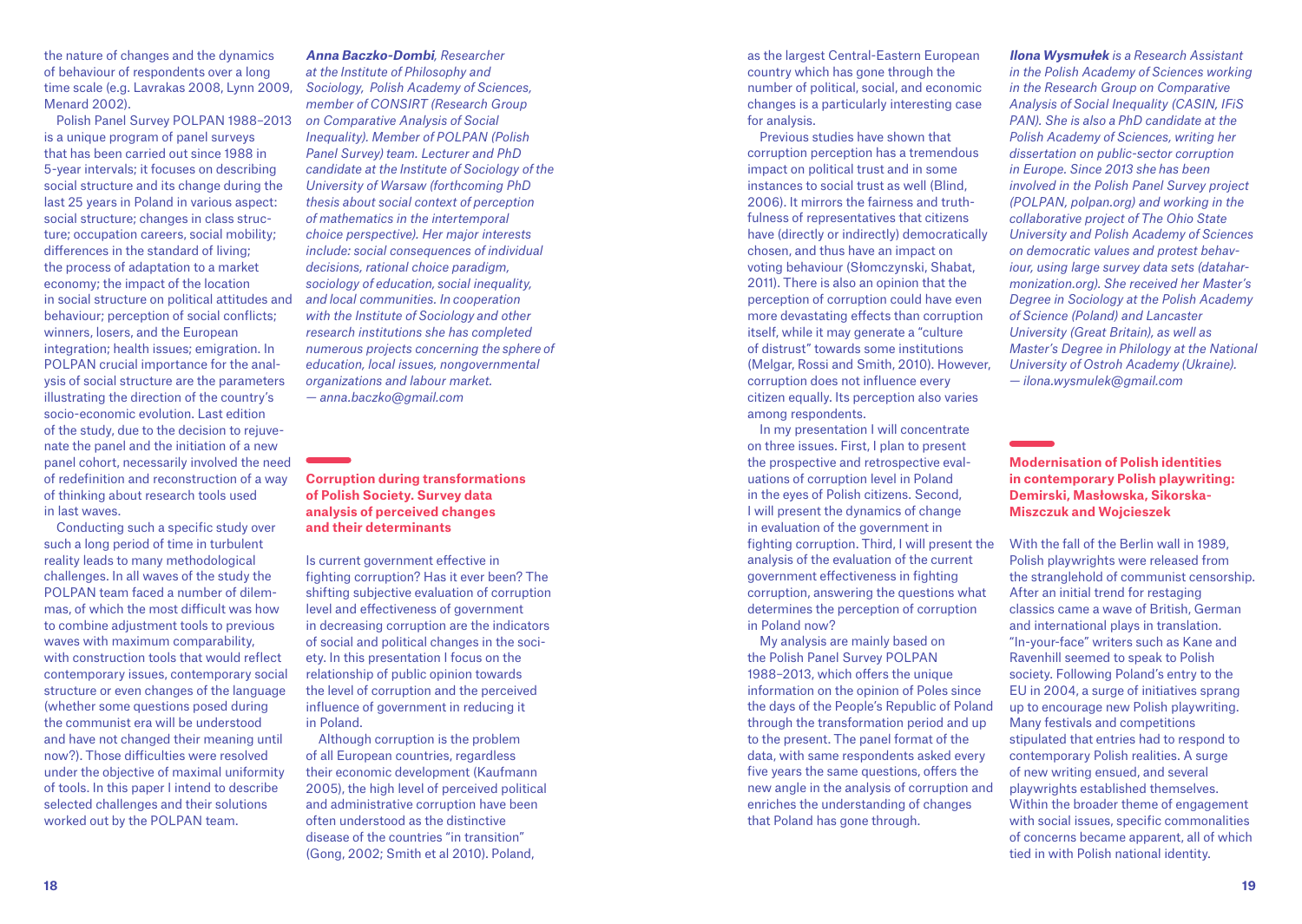In post-1989 Poland and particularly in "European", capitalist Poland post 2004, the reshaping of Polish national identity is of paramount importance. This is manifested in several subthemes. Young playwrights have challenged inherited modes of thinking about World War Two and rejected imposed rituals of commemoration. Many characters are fed up of hearing about the war and say it is time to move on and live. Several playwrights support the individualisation of memorial methods as well as the rejection of a heroic narrative of war. Some writers tackle head on the lies imposed around the massacre in Jedwabne, advocating a collective moving on from the trauma that ensued from revelations in 2000 that exposed Poles as perpetrators, and expressing hope for improved Polish-Jewish relationships. Contemporary Polish playwrights also tackle the myth of homogeneity that was promoted under communism and by the Polish Catholic church.

Playwrights commonly challenge the notion that to be Polish is to be Catholic, as well as criticising prejudice against homosexuals, encouraging acceptance of different sexualities, and ridiculing gender role stereotypes. These writers exploit their freedom to create new narratives in both form and content. Dialogue and conventional action are subordinate to monologue, storytelling, reported speech and direct address. New dramatic techniques serve new identities. in a language full of obscenities and abstractions. Examples are presented from plays by Paweł Demirski, Dorota Masłowska, Małgorzata Sikorska-Miszczuk and Przemysław Wojcieszek which highlight the overwhelming evidence that contemporary Polish plays advocate a recovery from the painful past and a positive outlook for individual Poles in European Poland.

**Natasha Oxley** *is a final year DPhil candidate in Contemporary Polish Playwriting at Wolfson College, Oxford,* 

*initially supported by CEELBAS, supervised by Dr Jan Fellerer. She has a background in practical drama as well as Polish studies and theatre studies. She also has an interest in theatre translation. She studied Polish and Theatre Studies at the University of Glasgow before researching theatre and actor training in Poland. She then trained at LAMDA as an actor and as an Acting Coach at the Royal Central School of Speech and Drama. She is the founder and director of Chiffchaff Children's Theatre, a company making theatre for young children in the diverse London borough of Waltham Forest, with plans to create a bi-lingual Polish and English performance for young children. — natasha.oxley@wolfson.ox.ac.uk*

#### **Language ideologies and gender in the modern Polish community in the UK**

In the modern world, people migrate at a faster pace than ever before. The ease of mobility and ongoing globalization question the integrity of homogenous nation-states with homogenous cultures and languages. In contrast to most studies focusing on economic and political aspects of transnationalism, the current project approaches the problem from a linguistic perspective looking at a group of exemplary modern migrants – Polish young adults in the UK who thanks to cheap transportation and new channels of communication are able to construct their new identities and lifestyles through symbols from variegated sites unlimited by territorial boundaries. How do they position themselves in relation to Poland, the UK and the world and what is the role of language in this process?

In this paper, language ideologies of a group of 30 Polish young adults are examined in order to understand the process of identity construction among members of the modern Polish diaspora community. The analysis is based on oneyear-long fieldwork in the Polish community in the London area and Oxford, where 30 in-depth interviews were conducted with Poles who moved to the British Isles after the EU enlargement in 2004 to study and later, stayed to work. The project was conducted between July 2013 and August 2014 and provides an important contribution to the examination of varieties of Polish migrants' ethnic experiences in the UK. An analysis of participants' "cultural system[s] of ideas about social and linguistic relationships, together with their loading of moral and political interests" (Irvine 1989: 255) allows for a depiction of new Polish transnational identities observed among members of the studied group. Two distinct identities with disparate linguistic and cultural practices emerge from the study: those maintaining Polish national identity as well as Polish culture and language, and those rejecting the concept of nationality and not maintaining the culture and language.

In this talk, the two identities and a group in-between are discussed to show how modern migrants draw on linguistic and cultural resources to position themselves in the world. As the two groups and a group in-between are differently represented in the study in terms of gender, observed gender differences are addressed showing a tendency for Polish men to express nationally Polish identities more often than Polish women.

**Kinga Kożminska** *is a DPhil student in General Linguistics and Comparative Philology at the University of Oxford. She holds two MA degrees: one in social sciences from the University of Chicago with a specialization in linguistics and linguistic anthropology and one in applied linguistics from the University of Warsaw. Kinga's DPhil project is a sociophonetic study of identity formation among Polish young adults who are living and working in the UK.*

*— kinga.kozminska@ling-phil.ox.ac.uk*

**"The ideology of gender presents a threat orwse than nazism and communism combined". Polish catholic discourse on gender equality in the face of social and cultural changes in Poland**

Three years ago, the word "gender" was discussed in Poland exclusively in academic contexts. One year later, it was chosen by scholars from the University of Warsaw and the Polish Language Foundation as the 2013 word of the year. The rapid career of this word is due to the involvement of the Polish church hierarchy who strategically brought this term into relation with abortion, pornography and paedophilia. "Gender" is more than a political slogan. It is a symbol of social anxiety and moral panic in Poland which need to be historically considered. The quote in the title, made by one of Poland's well-known bishops, Tadeusz Pieronek, denotes some possible explanations.

The aim of my paper is to present selected rhetorical strategies used by the Polish Catholic clergy who strive to have an impact on the current gender discourse in Poland. I will discuss in particular the gender debate, culminated in the pastoral letter of the Bishops' Conference of Poland ("Threats to the Family Stemming from the Ideology of Gender", 29.12.2013). The church's protest against the Council of Europe's Convention on Preventing and Combating Violence against Women and Domestic Violence will be analysed and the recent heated debates in Poland on contraception, abortion, in vitro fertilization, and sex education will be mentioned.

To provide explanations on the specificity of Polish gender debates, I will talk about the role of the Catholic Church in the fall of communism in Poland as well as the charismatisation of Polish society by Pope John Paul II. I will demonstrate the social constructions of communism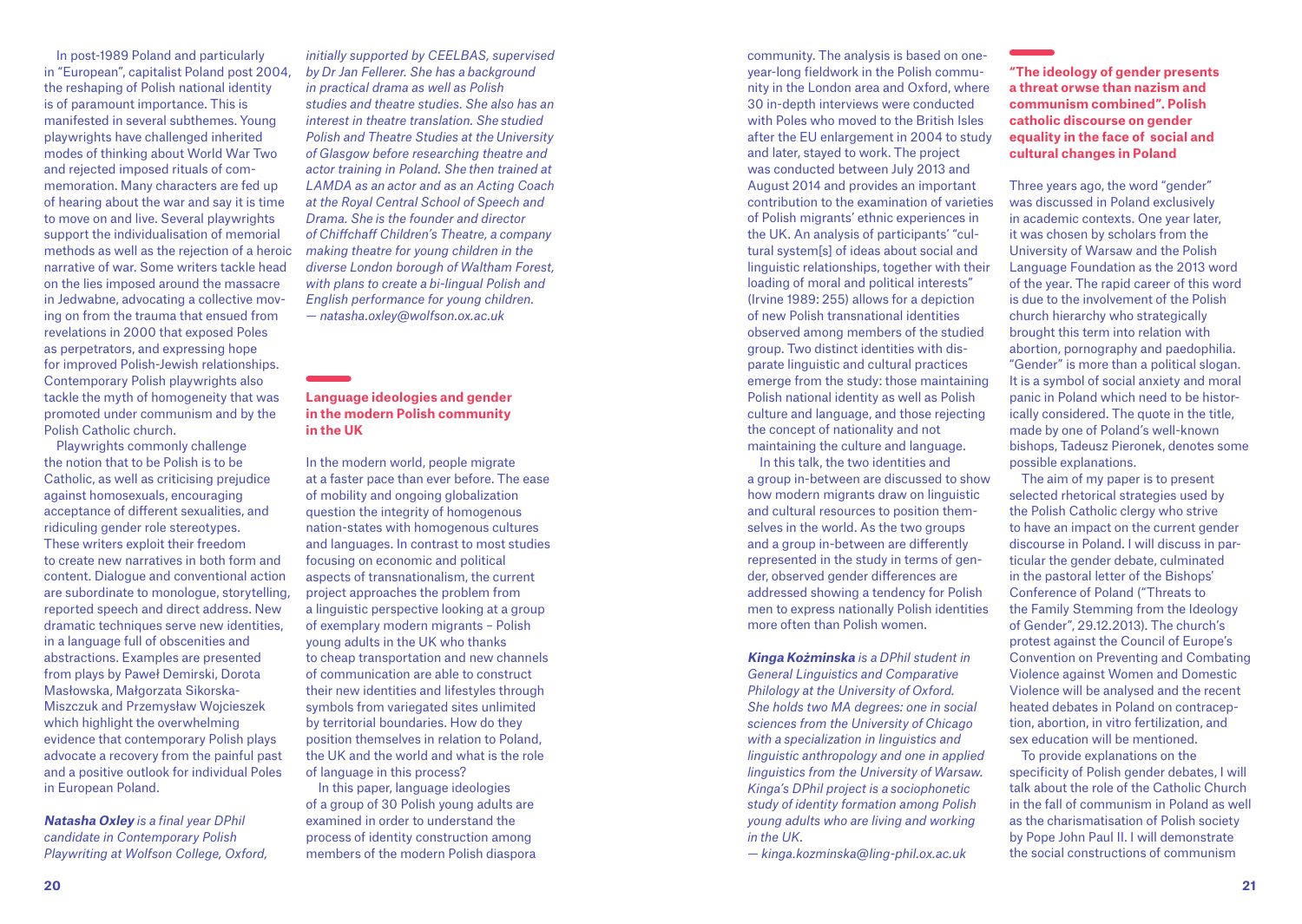and feminism, which are manifested in both written and symbolic contracts on gender equality between the Church and the State. At the end of the paper, theories about the changing role of religion in society (e.g. by Peter L. Berger) will be applied.

**Anna Jagielska** *Since 2012 a PhD student in the Department of German-Polish Culture and Literature Relations and Gender Studies and at the Centre for Interdisciplinary Polish Studies (ZIP) at the European University Viadrina in Frankfurt/Oder. The title of her thesis: "Discursive Constitution of Femininity in Official Vatican Pronouncements (1930–2015)". Since 2012 a scholarship holder of the Hanns Seidel Foundation. Bachelor and Master Degree in German Studies with honors from the Jagiellonian University in Cracow (2007–2012). Grants to study in Vienna and Berlin (2010–2012). — anna.jagielska88@gmail.com*

### NOTES